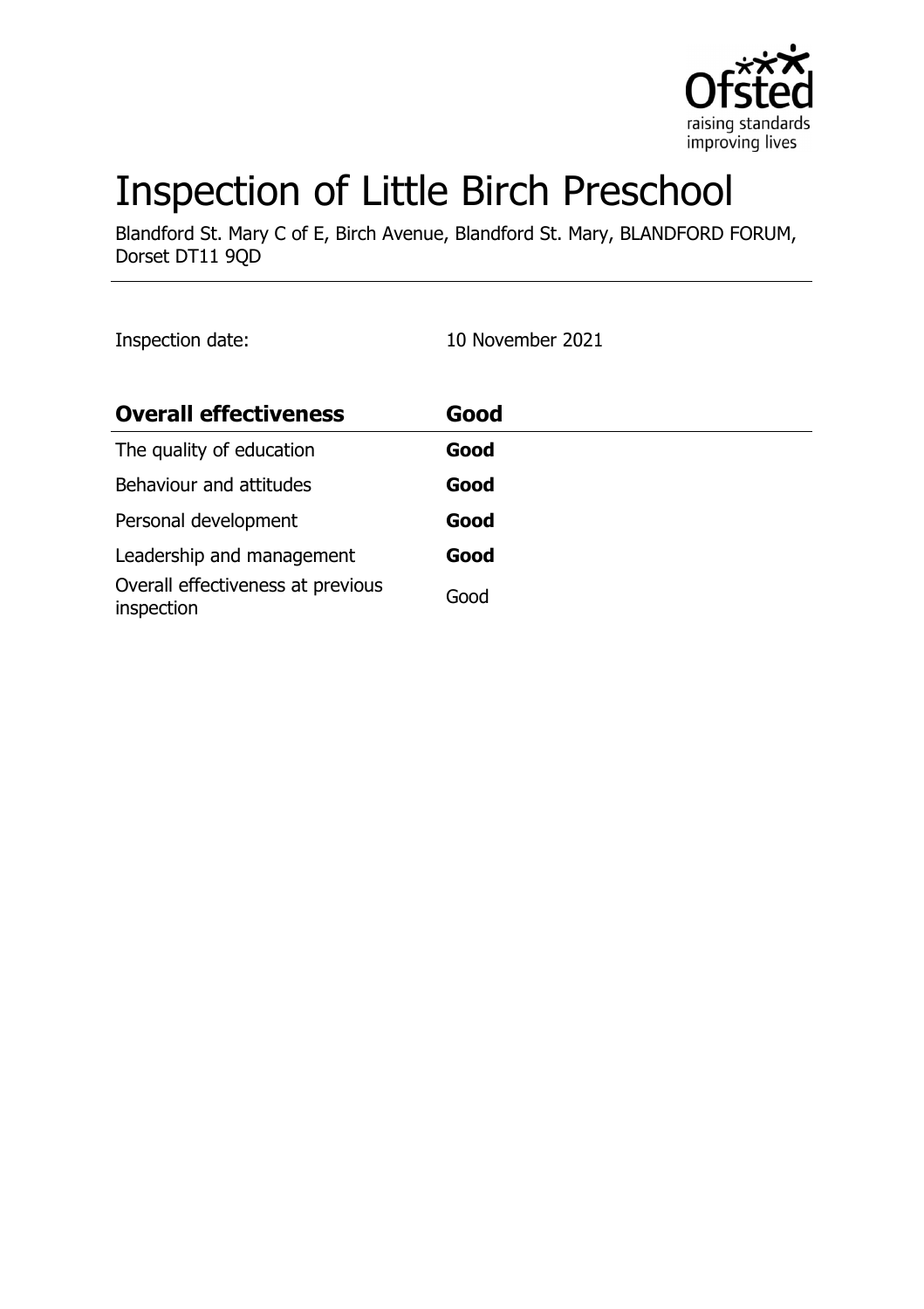

# **What is it like to attend this early years setting?**

#### **The provision is good**

Children receive a very warm, nurturing, and friendly welcome when they arrive. They respond positively to staff and learn in a happy, and safe place. There is a wide range of activities available for the children, which motivates them to learn. For instance, younger children show good concentration as they use small and large cutters in dough and add sticks as candles for a birthday cake. Older children enjoy playing matching games. They read out shopping lists to their friends, who help to find the correct pictures to place onto their lists.

Children are beginning to manage their own feelings and behaviours and are starting to understand how these have an impact on others. When children struggle with regulating their behaviour, staff support them. For example, staff encourage children to share and to be kind to their friends. Children are developing a sense of right and wrong.

The manager maintains a safe, secure, and clean environment for the children. She has introduced new routines, due to the COVID-19) pandemic. This means that parents no longer come into the pre-school itself. Despite this, children are confident to leave their parents at the door. They know that they need to wash their hands at regular times during their day to support good hygiene practice.

#### **What does the early years setting do well and what does it need to do better?**

- Staff observe children and make accurate assessments of their development across the areas of learning. They provide activities around children's interests. However, sometimes, staff do not focus on what it is they want children to learn from these experiences. They work to very broad learning intentions, which are not linked precisely enough to what the children need to learn next. This means that children gain limited new knowledge from the activities.
- Staff are aware of those children who speak English as an additional language. They make good use of information from parents to support children's understanding of English, alongside their own home language. Staff plan largegroup times to engage and enable all children to fully participate. For instance, children decide which language to use to sing hello to each other at circle time.
- Additional funding is used well to enhance and enrich children's experiences. Staff use additional funding to address gaps in children's learning. For example, staff introduce resources to children that focus on poems to extend children's language skills.
- $\blacksquare$  Staff quickly identify if children need additional support in their learning. They make timely referrals to outside professionals, such as for speech and language therapy. The most vulnerable children get the support they need. Staff work closely with parents and professionals involved to support children consistently.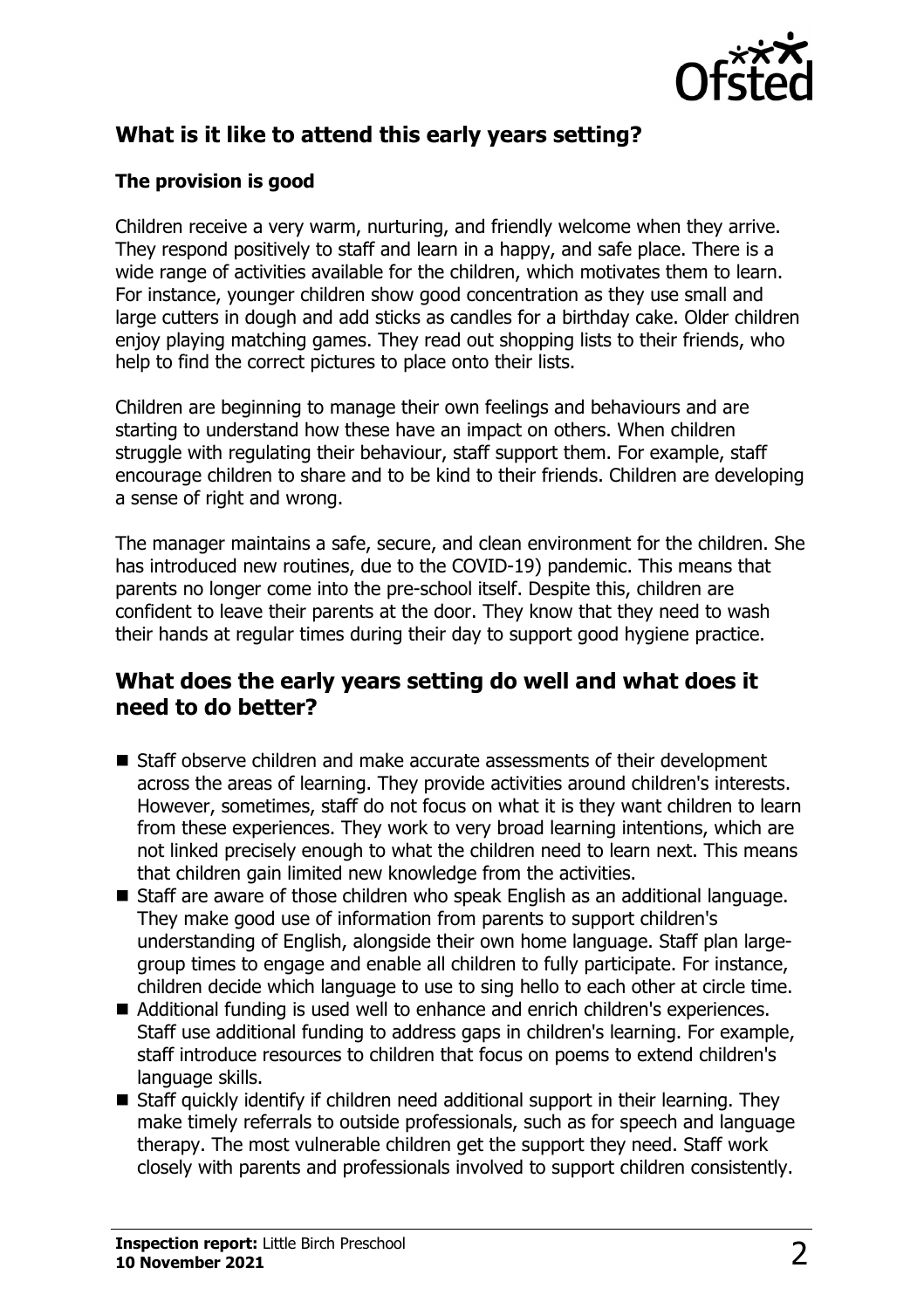

- Children are becoming increasingly independent. For instance, staff support younger children to wash their hands and feed themselves independently. Older children learn the importance of tidying up and become independent at putting on and taking off their coats. This helps to prepare children well for their eventual move to school.
- Children are developing a positive attitude to leading a healthy lifestyle. Staff discuss healthy eating with children during snack times and lunchtimes. Children enjoy healthy snacks, and parents provide a packed lunch for their children. Staff support parents in promoting healthy eating, further supporting children's knowledge of how to keep themselves healthy.
- $\blacksquare$  Children have plenty of opportunities to engage in physical exercise. They play in a large playground, located within the school grounds. Staff deliver activities to support children's physical abilities. For example, children work on their hula hoop technique or ride a scooter with care.
- $\blacksquare$  The manager is proactive and keen to drive improvement. However, systems for performance management do not provide the manager with in-depth evaluations of staff practice. Staff are not provided with the highly focused support that they need to help extend their teaching skills to the highest level.
- $\blacksquare$  Parents are very complimentary about the service on offer. They are fully involved in their children's learning. Parents appreciate the opportunities to discuss children's education, for instance through parent's evening. These successful partnerships help parents to support their children's learning at home.

## **Safeguarding**

The arrangements for safeguarding are effective.

Staff demonstrate a good understanding of their roles and responsibilities. They are aware of signs that may indicate a concern about a child's welfare and the appropriate action to take. There are regular training opportunities to support staff in their ongoing knowledge and understanding of child protection as well as wider safeguarding issues. For example, staff receive formal face-to-face training at least every three years and revisit various areas of safeguarding at every staff meeting. Clear recruitment and vetting procedures ensure that staff are suitable to work with children.

#### **What does the setting need to do to improve?**

#### **To further improve the quality of the early years provision, the provider should:**

- $\blacksquare$  communicate clearly with staff the learning intentions for children, to focus teaching more sharply on extending children's learning
- $\blacksquare$  monitor staff and evaluate their practice more precisely to build and extend their teaching skills to the highest level.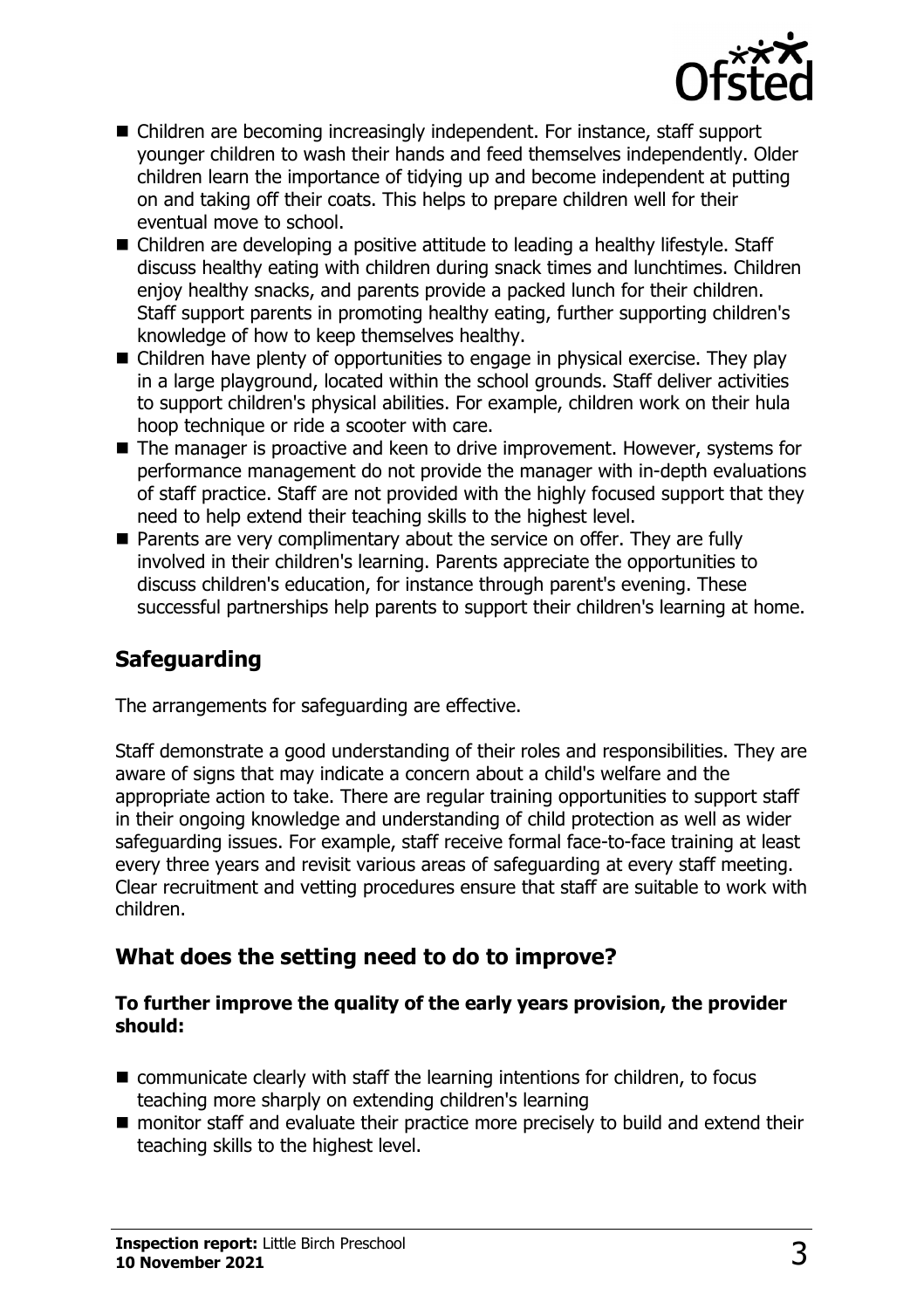

| <b>Setting details</b>                              |                                                                                      |
|-----------------------------------------------------|--------------------------------------------------------------------------------------|
| Unique reference number                             | 141119                                                                               |
| <b>Local authority</b>                              | <b>Dorset</b>                                                                        |
| <b>Inspection number</b>                            | 10213110                                                                             |
| <b>Type of provision</b>                            | Childcare on non-domestic premises                                                   |
| <b>Registers</b>                                    | Early Years Register, Compulsory Childcare<br>Register, Voluntary Childcare Register |
| Day care type                                       | Sessional day care                                                                   |
| Age range of children at time of<br>inspection      | $2$ to 4                                                                             |
| <b>Total number of places</b>                       | 20                                                                                   |
| Number of children on roll                          | 30                                                                                   |
| Name of registered person                           | The Little Birch Pre-School Committee                                                |
| <b>Registered person unique</b><br>reference number | RP905074                                                                             |
| <b>Telephone number</b>                             | 07929363291                                                                          |
| Date of previous inspection                         | 14 June 2017                                                                         |

#### **Information about this early years setting**

Little Birch Preschool registered in 1998. It operates from a purpose-built unit situated in the grounds of Blandford St Mary Church of England Primary School in Blandford, Dorset. The pre-school is run by a parent committee and is open Monday to Friday, from 7.45am until 3.30pm, during school term times. The preschool receives funding to provide free early education for children aged two, three and four years. The committee employs six members of staff. Of these, two have qualified teacher status and four have an appropriate childcare qualification from level 3 to 5.

### **Information about this inspection**

**Inspector** Rachel Cornish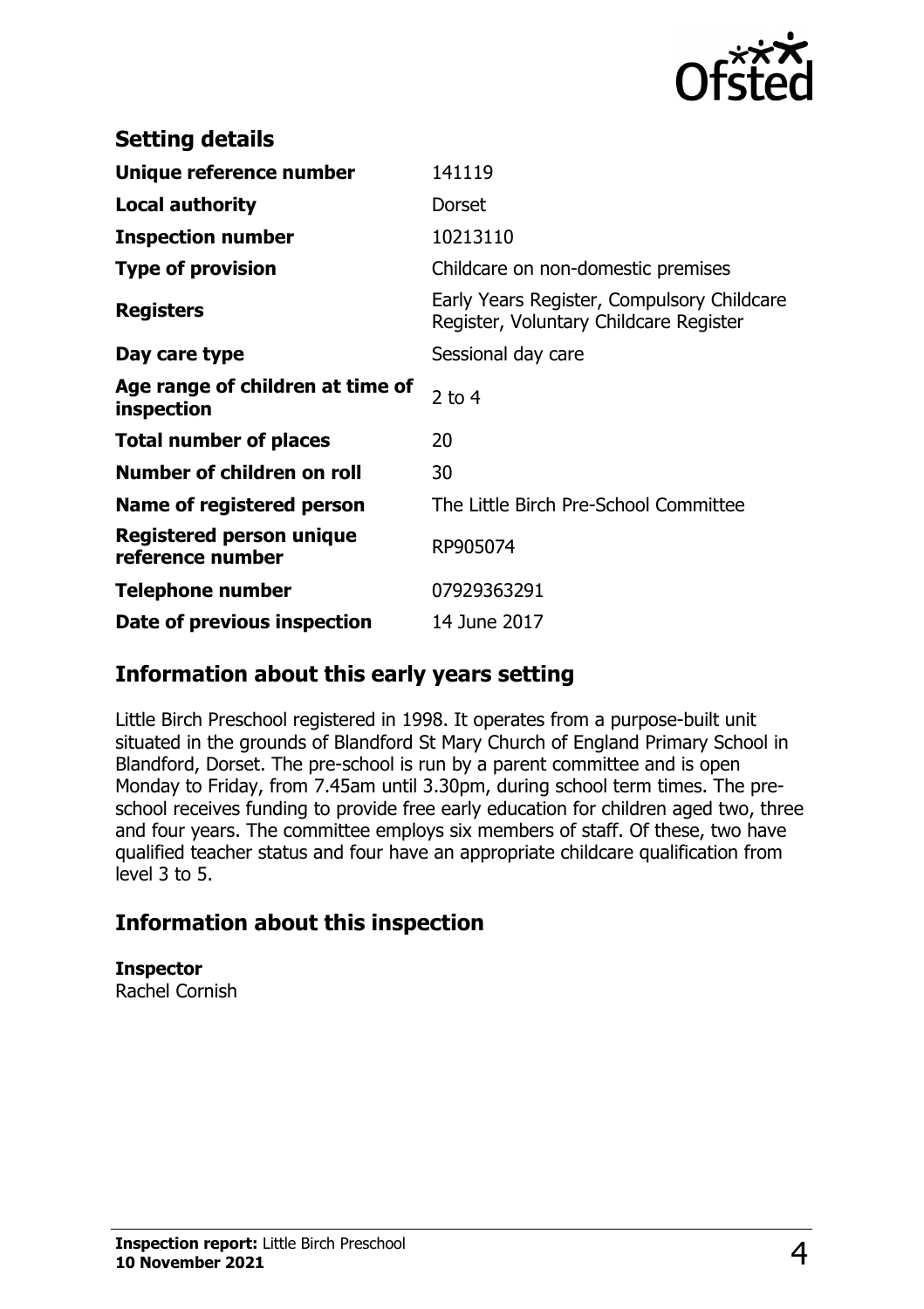

#### **Inspection activities**

- $\blacksquare$  This was the first routine inspection the provider received since the COVID-19 pandemic began. The inspector discussed the impact of the pandemic with the provider and has taken this into account in their evaluation of the provision.
- $\blacksquare$  The manager completed a learning walk of the environment with the inspector and discussed how the staff plan to teach children.
- The inspector observed children and staff taking part in activities and assessed the impact this has on children's learning. The inspector and the manager reflected on a learning experience for children.
- $\blacksquare$  Children spoke to the inspector about what they enjoy doing at the pre-school.
- $\blacksquare$  Parents shared their feedback and experiences of the setting with the inspector, through discussions and written comments.
- $\blacksquare$  Leadership and management meetings were held throughout the inspection, during which the inspector viewed relevant documentation. This included evidence of the suitability of staff.

We carried out this inspection under sections 49 and 50 of the Childcare Act 2006 on the quality and standards of provision that is registered on the Early Years Register. The registered person must ensure that this provision complies with the statutory framework for children's learning, development and care, known as the early years foundation stage.

If you are not happy with the inspection or the report, you can [complain to Ofsted](http://www.gov.uk/complain-ofsted-report).